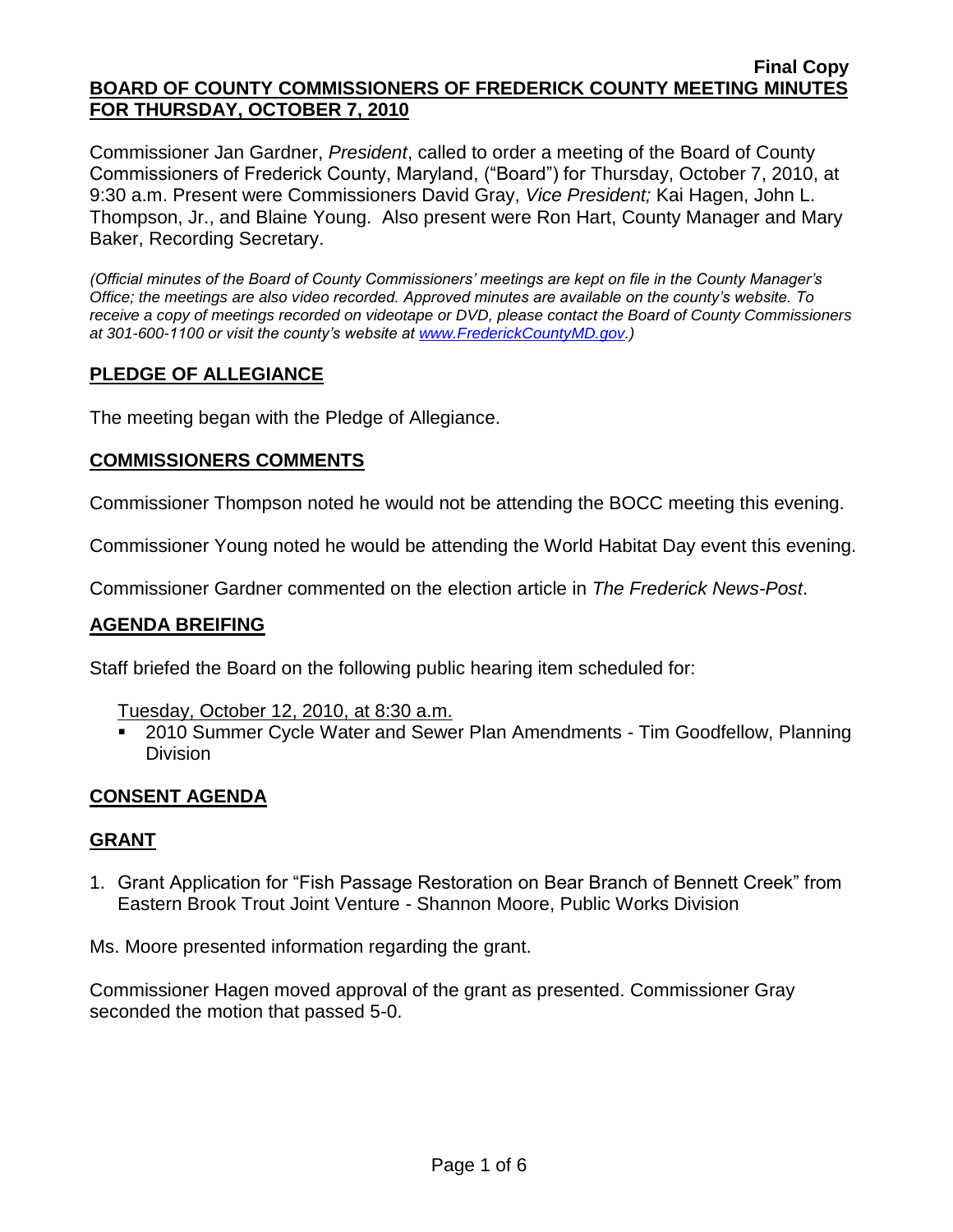## **ADMINISTRATIVE BUSINESS**

## **Approval of Board of County Commissioners' Meeting Minutes**

Commissioner Hagen moved approval of the following meeting minutes as presented. Commissioner Young seconded the motion that passed 5-0.

- ◆ Tuesday, August 31, 2010
- Tuesday, August 31, 2010, Closed Session
- Tuesday, August 31, 2010, Evening
- ◆ Thursday, September 2, 2010
- Tuesday, September 7, 2010
- ◆ Thursday, September 9, 2010
- Thursday, September 9, 2010, Closed Session
- Thursday, September 9, 2010, Evening
- ◆ Thursday, September 16, 2010
- ◆ Monday, September 20, 2010, Evening
- Tuesday, September 21, 2010
- ◆ Tuesday, September 21, 2010, Closed Session
- ◆ Tuesday, September 21, 2010, Evening
- Thursday, September 23, 2010, Closed Session

# **Bid Award – Purchasing Memo #11-53, Approve Motorola as a Sole Source for Frederick County's Motorola Radio System Maintenance – Hal Good, Finance Division**

Mr. Good and Jack Markey, Emergency Management Division, presented the proposed purchasing memo.

Commissioner Gray moved approval of Purchasing Memo #11-53 as presented. Commissioner Young seconded the motion that passed 5-0.

## **Memorandum of Understanding - Naval Services Facility, Thurmont - Jack Markey, Emergency Management Division**

Mr. Markey presented the proposed memorandum of understanding (MOU) for mutual aid assistance between Frederick County and the Naval Services Facility.

Commissioner Gray moved approval of the MOU as presented. Commissioner Hagen seconded the motion that passed 5-0.

## **Request to Install a Dog Exercise Area at the Shelter - Harold Domer, Animal Control Division**

Mr. Domer and Peggy Kelley, Volunteer, Animal Control Division, presented the request.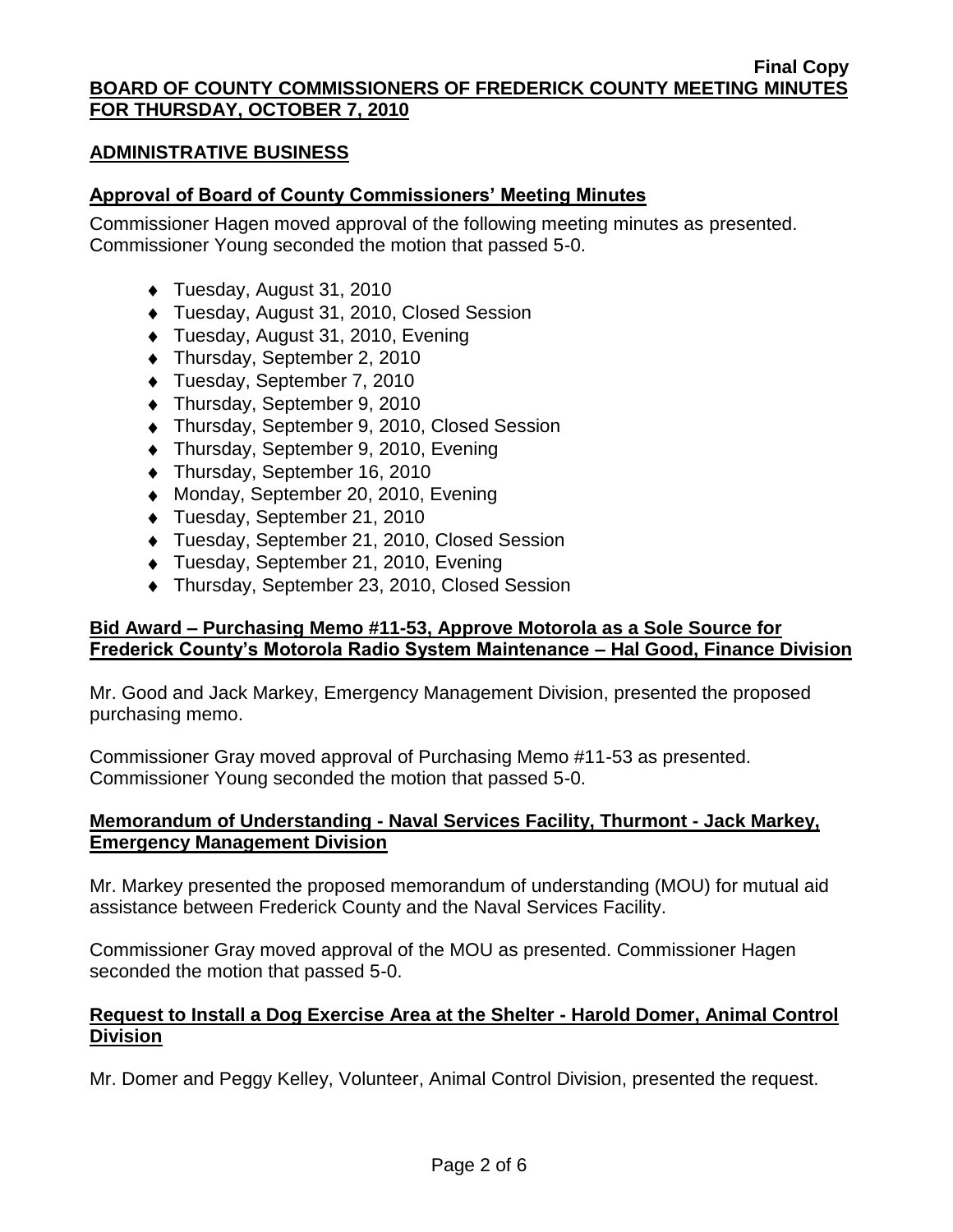Commissioner Hagen moved approval of the dog exercise area as presented. Commissioner Young seconded the motion that passed 5-0.

## **Review of FY 2011 Operating Budget Process and Calendar - Mike Gastley, Finance Division**

Mr. Gastley presented the proposed calendar.

The Board approved the calendar as presented by unanimous consent.

### **WORKSESSION**

## **Annual Investment Performance Reports for the Frederick County Employees' Retirement Plan and the Frederick County Government and Frederick County Public Schools OPEB Investment Trusts – Carol Boykin, CFA, Bolton Partners Investment Consulting Group**

Ms. Boykin presented the reports.

No action was taken by the Board.

## **Actuarial Valuation Report for the Plan Year Beginning July 1, 2010 – Kate Hoffman, Senior Associate, Mercer, Inc.**

Ms. Hoffman presented the report.

No action was taken by the Board.

### **CLOSED SESSION**

Commissioner Hagen moved to proceed into closed session in accordance with Maryland Annotated Code State Government Article § 10-508(a)(7) To consult with counsel to obtain legal advice on a legal matter. Commissioner Gray seconded the motion that passed 5-0.

## **COMMISSIONERS COMMENTS**

None.

## **PUBLIC COMMENTS**

None.

# **QUESTIONS - PRESS**

None.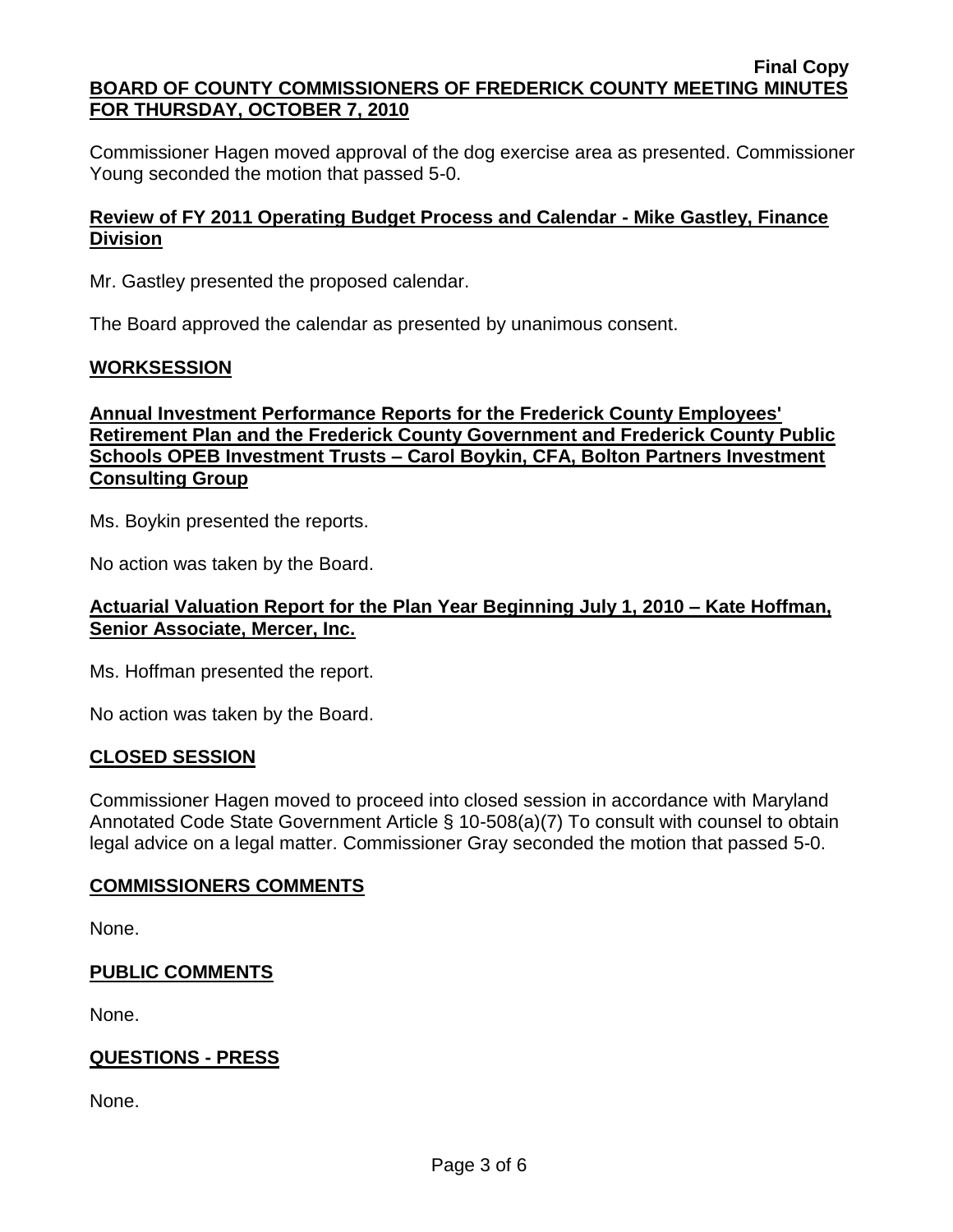# **ADJOURN**

The meeting adjourned at 11:35 a.m.

Mary E. Baker Recording Secretary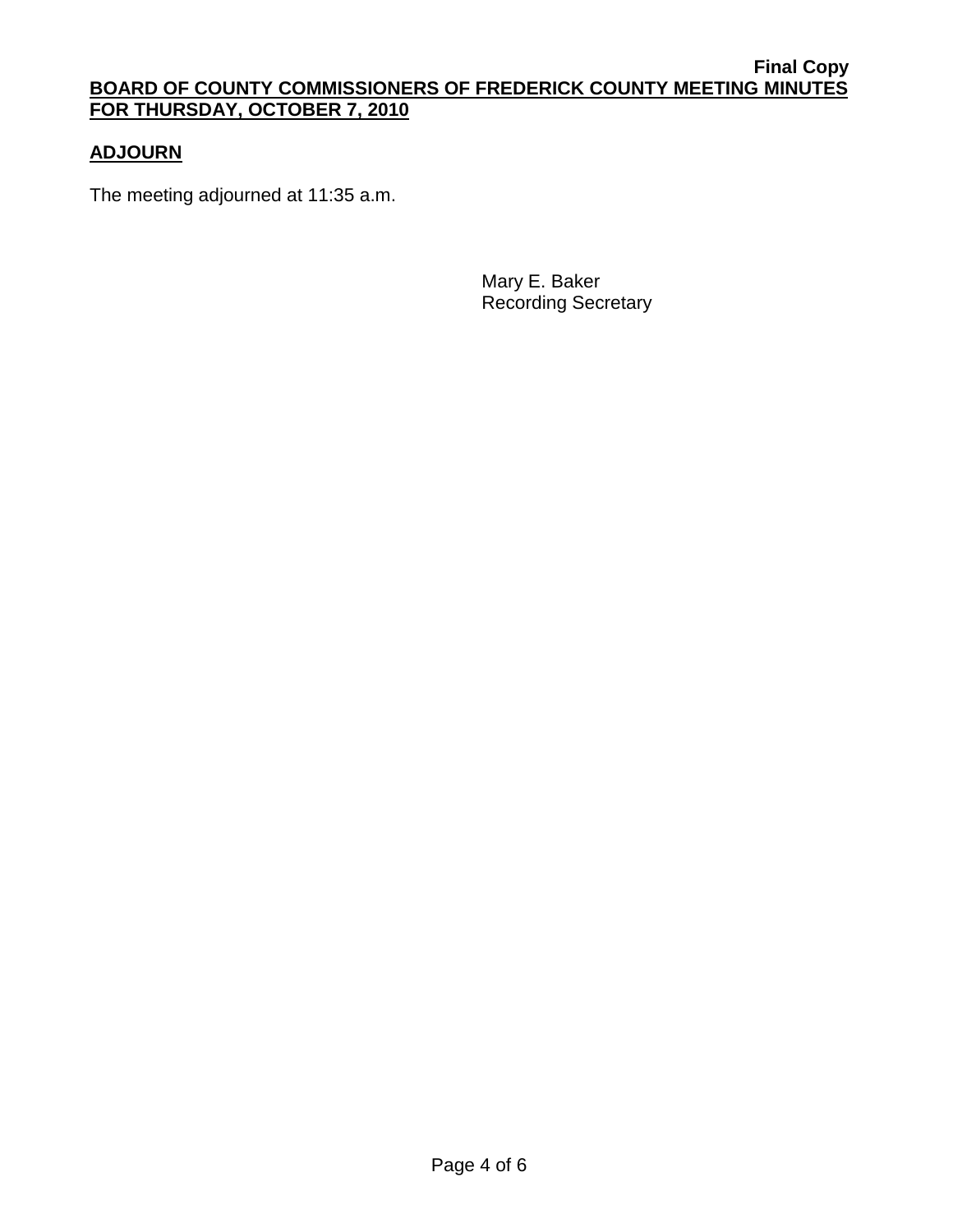## **FORM OF STATEMENT FOR CLOSING THE MEETING OF THURSDAY, OCTOBER 7, 2010**

# **STATUTORY AUTHORITY TO CLOSE SESSION**

### **State Government Article §10-508(a):**

(7) To consult with counsel to obtain legal advice on a legal matter.

### **Motion:**

In open session Commissioner Hagen moved to proceed into closed session in accordance with Maryland Annotated Code State Government Article § 10-508(a)(7) To consult with counsel to obtain legal advice on a legal matter. Commissioner Gray seconded the motion that passed 5-0.

### **Time and Location:**

11:38 a.m. – Third Floor Meeting Room, Winchester Hall

### **Topic to be Discussed:**

To obtain legal advice on existing litigation.

Mary Baker Recording Secretary